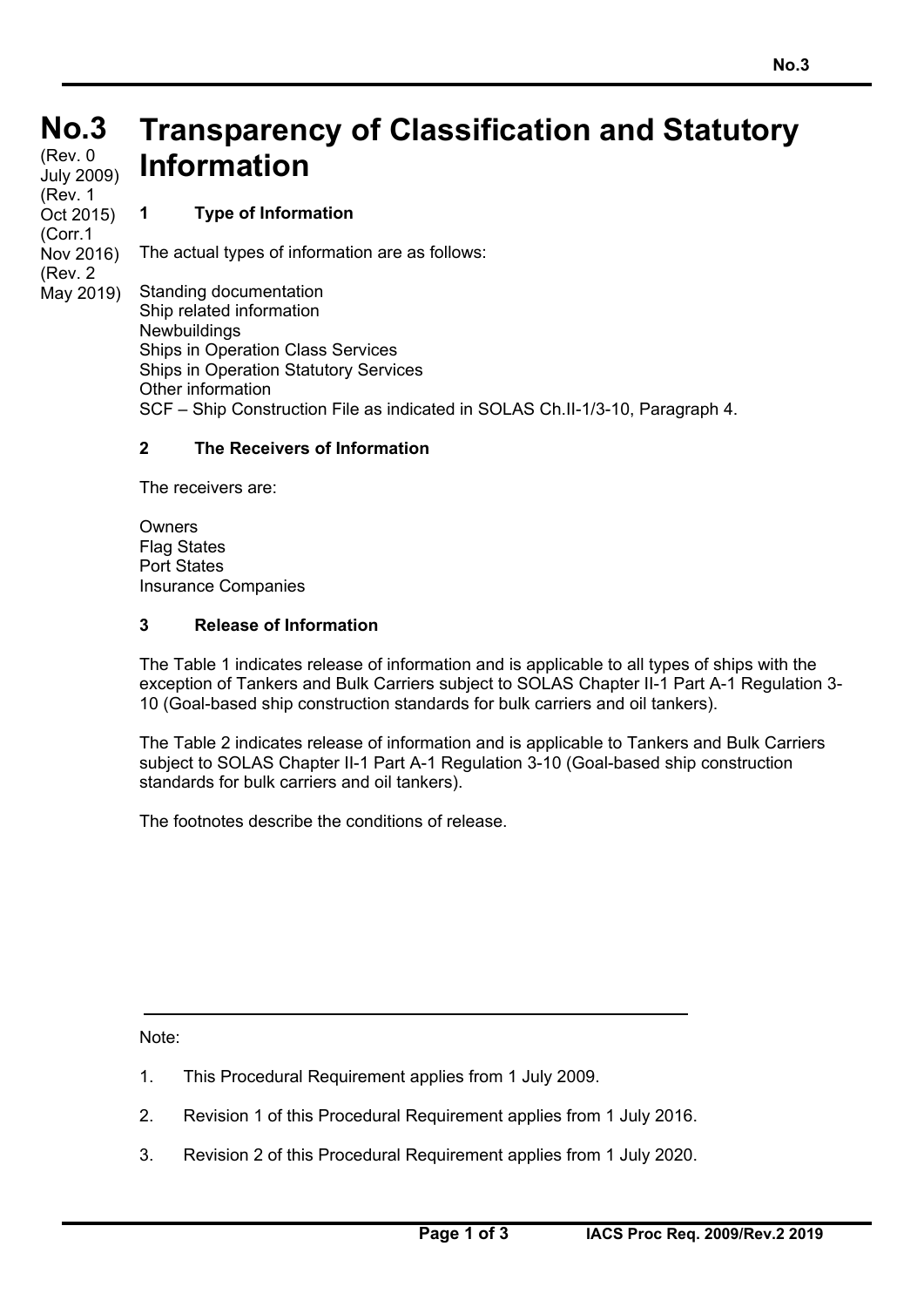### **No.3**

#### (cont)

#### **Table 1**

|          |                                                                                                                                                                                                                                                                                                                                                                                                                                                                                                                     | Information available to:                                                                                                                                   |                                                                                |                                                     |                                                               |                          |  |
|----------|---------------------------------------------------------------------------------------------------------------------------------------------------------------------------------------------------------------------------------------------------------------------------------------------------------------------------------------------------------------------------------------------------------------------------------------------------------------------------------------------------------------------|-------------------------------------------------------------------------------------------------------------------------------------------------------------|--------------------------------------------------------------------------------|-----------------------------------------------------|---------------------------------------------------------------|--------------------------|--|
|          | <b>Information in Question</b>                                                                                                                                                                                                                                                                                                                                                                                                                                                                                      | <b>Owners</b>                                                                                                                                               | <b>Flag</b><br><b>State</b>                                                    | Port<br><b>State</b>                                | <b>Insurance</b><br>Company*                                  | <b>Ship</b><br>Yards     |  |
| 1.       | <b>Class Societies Standing</b><br><b>Documents:</b><br><b>Rules and Guidelines (Class</b><br>and statutory requirements)<br>Instructions to Surveyors<br><b>Quality Manual</b><br>Register Book                                                                                                                                                                                                                                                                                                                    | 1<br>1<br>1                                                                                                                                                 | 1<br>1<br>1<br>1                                                               | 1<br>1<br>1                                         | 1<br>1<br>1                                                   | 1<br>1<br>1              |  |
| 2.<br>А. | <b>Ship Related Information:</b><br><b>New buildings</b><br><b>Approved Drawings</b><br><b>Formal Approval Letters</b><br>Certificates of Important<br>Equipment                                                                                                                                                                                                                                                                                                                                                    | 6<br>1<br>$\overline{2}$                                                                                                                                    | 1                                                                              |                                                     |                                                               | 7<br>$\overline{7}$<br>7 |  |
| В.       | <b>Ships in Operation:</b><br><b>Class Services</b><br>Date (month and year) of all<br><b>Class Surveys</b><br><b>Expiry Date of Class Certificate</b><br>Certificates/Reports<br>Overdue Surveys<br><b>Text of Conditions of Class</b><br>Text of Overdue Conditions of<br>Class<br><b>Executive Hull Summary</b><br><b>Statutory Services</b><br>Due Dates of Statutory Surveys<br><b>Expiry Date of Statutory</b><br>Certificates<br><b>Registered Statutory Condition</b><br><b>Overdue Statutory Condition</b> | $\overline{7}$<br>7<br>$\overline{7}$<br>$\overline{7}$<br>$\overline{7}$<br>7<br>7<br>$\overline{7}$<br>$\overline{7}$<br>$\overline{7}$<br>$\overline{7}$ | 1<br>$7**$<br>1<br>$7***$<br>1<br>1<br>3<br>$7**$<br>$7***$<br>$7**$<br>$7***$ | 1<br>1<br>6<br>1<br>1<br>1<br>3<br>1<br>1<br>1<br>1 | 1<br>1<br>5<br>1<br>5<br>1<br>3<br>1<br>1<br>$5***$<br>$1***$ |                          |  |
| 3.       | <b>Other Information:</b><br>Correspondence File with Yard<br>and/or Owner<br>Audit of Class Societies QA<br>System<br><b>Class Transfer Reporting</b><br><b>Class Withdrawal Information</b>                                                                                                                                                                                                                                                                                                                       | 6<br>4<br>7<br>7                                                                                                                                            | 6<br>4<br>7<br>$\overline{7}$                                                  | 4<br>7<br>$\overline{7}$                            | 5&6<br>4<br>7<br>7                                            |                          |  |

\* Insurance Company means P&I Clubs and Hull Underwriters.<br>\*\* If stated in Agreement

\*\* If stated in Agreement.<br>\*\*\* I Inless prevented by the

Unless prevented by the agreement with the flag State.

KEY:<br>1.<br>2.<br>3.

- Available upon request.
- At delivery of the ship by Shipyard.
- 
- 3. Available under visit on board.<br>4. Result of audit available on rec<br>5. When accepted by Owners o Result of audit available on request.
- 5. When accepted by Owners or through special clause in insurance contract.<br>6. When accepted by Owner (Master) or Shipyard as applicable.<br>7. Automatically available.
- When accepted by Owner (Master) or Shipyard as applicable.
- Automatically available.